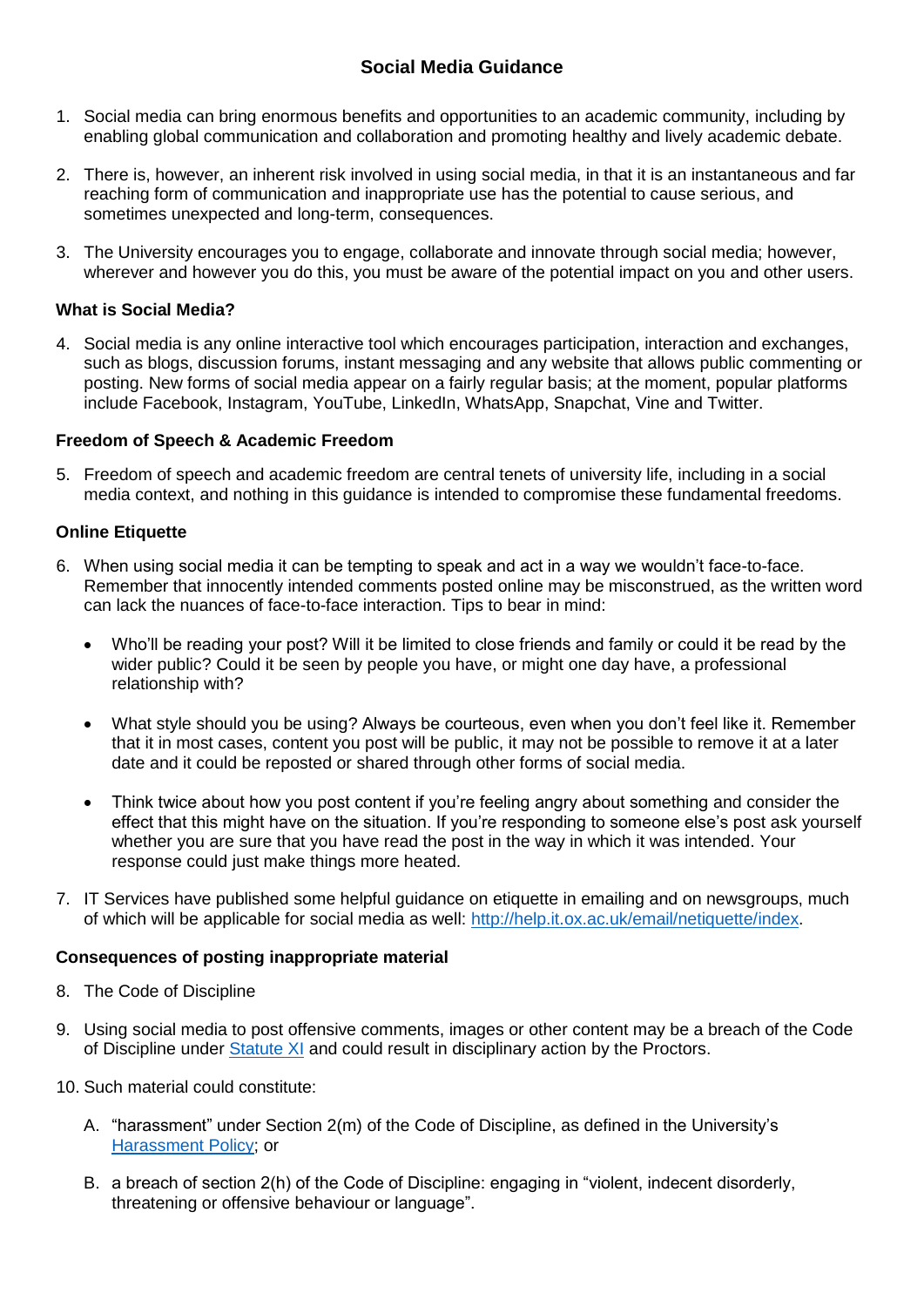### *Professional Courses*

- 11. If you are taking a course which will result in a professional qualification (such as teaching, medicine or law) you may have to meet standards of behaviour set by the national professional body or by an institution you are working for (eg a school for students on the PGCE), or by the University under the [Fitness to Practice](http://www.admin.ox.ac.uk/statutes/regulations/110-056.shtml) or [Fitness to Teach](http://www.admin.ox.ac.uk/statutes/regulations/111-056.shtml) regulations.
- 12. These rules may expect you to uphold the reputation of the profession, or of an institution and so may cover a very broad range of conduct, including conduct which would otherwise be acceptable. An example could be a PGCE student posting criticism on Facebook about the partnership school he or she had been placed with.
- 13. Content you post on social media could result in you being in breach of these rules and if serious could result in you losing the opportunity to pursue your chosen profession.

### *Future Employment*

14. Many employers now carry out an internet search before making offers of employment, so bear this in mind when posting material online, and when setting the privacy settings for your social media accounts.

### *Civil and/or criminal legal action*

- 15. Remember that various civil and criminal laws apply to content posted online.
- 16. Civil claims that could be brought include actions for defamation, harassment, breach of intellectual property rights, fraudulent misrepresentation or breach of confidence.
- 17. Criminal offences that could occur online include harassment, stalking, hate crimes, coercive or controlling behaviour, disclosing private sexual images without consent, blackmail, malicious communications and terrorism offences.

### **Intellectual Property**

- 18. Be careful not to infringe copyright by posting others' content online (photographs, text, videos, music etc) without ensuring that you have permission to do this, including by checking the terms of any licence – for example, you may need to credit the author and/or link to the licence.
- 19. If you are posting an image of a logo or trademark, always check that you have permission to do this. You may have the photographer or designer's permission, but not necessarily that of the owner of the logo/trademark.
- 20. You should also consider checking the terms and conditions of social media accounts and/or websites before uploading material as by doing so you may be releasing ownership rights and control of content.

## **Confidentiality**

21. Be careful not to post confidential material online without permission. This might be personal confidential information about an individual or information which is confidential for professional reasons. Examples could include trade secrets, confidential research data, personal information about another individual (such as information about their medical history, or sexuality) or details of complaints and/or legal proceedings).

### **Relationships with the University**

- 22. The University is not responsible for, and does not hold any ownership of, any content posted on social media by its students.
- 23. When posting online there may be circumstances in which you risk giving the impression that you are speaking on behalf of the University or your department. If in doubt, you should consider adding a disclaimer to make it clear that you are posting in a personal capacity.